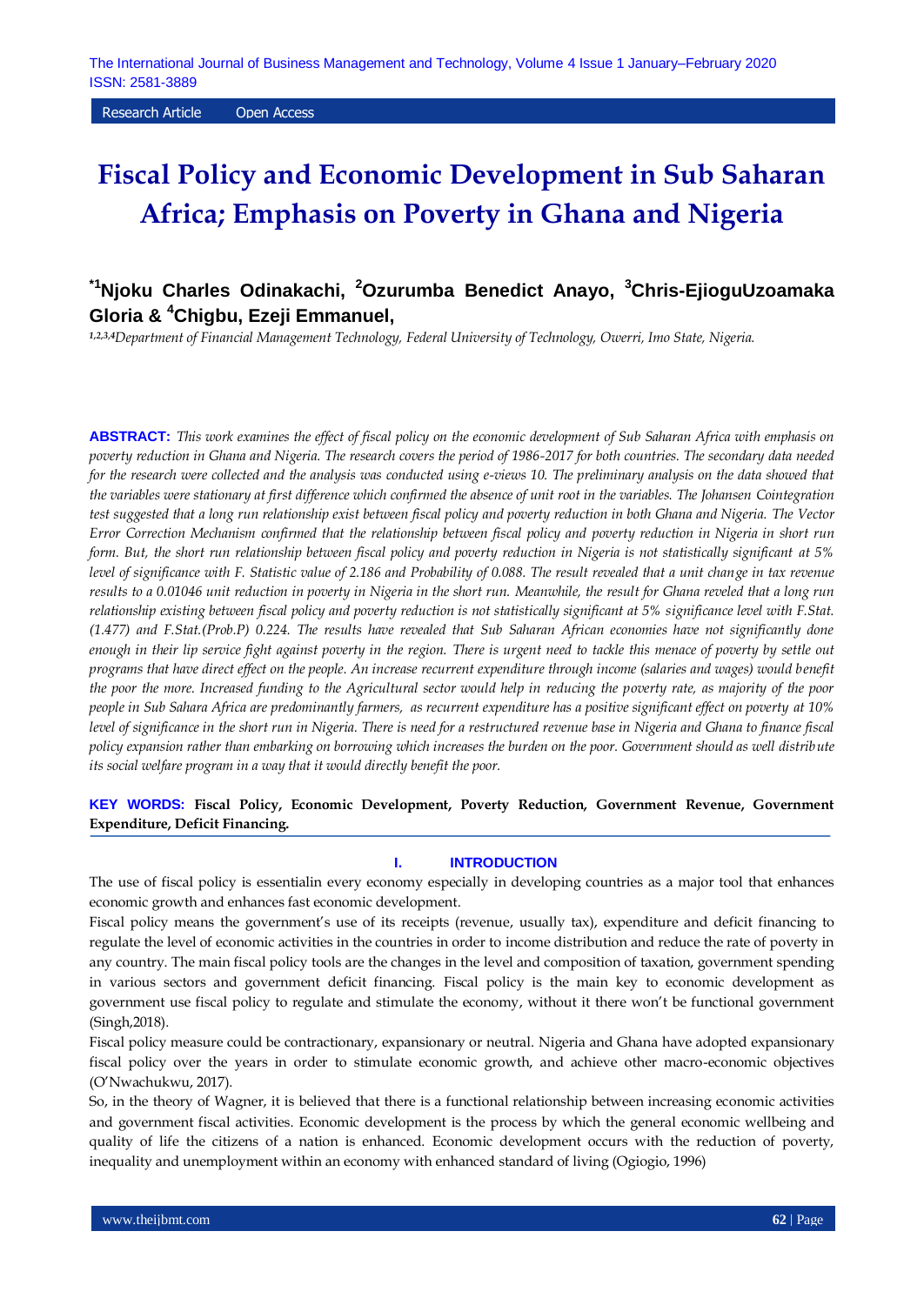According to Farayibi and Owuru (2016), reducing government spending may have adverse effect on the economy, yet excess government spending due to recurrent expenditure or unproductive use of revenue creates deficit. Fiscal deficit crowds out private investment and lead to inefficient allocation of resources.

But, fiscal deficit can still help to reduce poverty in the long run, if it leads to increase in productivity and employment generation (Fofack 2010).

Crowding out occurs when government's involvements in a sector of the economy eliminates private sector involvement in that sector.

In spite of government fiscal policy measures aimed at enhancing growth and the standard of living of the people, reducing unemployment and poverty, Sub Sahara African countries are still underdeveloped. The United Nations Human Development Index (2012) has shown that 34 of the 50 nations of the UN list of least developed countries are in Sub Saharan Africa.

With low life expectancy, little or no access to education and low standard of living. Life expectancy in Nigeria 52years, Ghana 63.91years with an average of 61 years in Sub Saharan Africa.

The average rate of poverty in sub Saharan Africa stood at 41% in 2018,and of the world's poorest 28 countries, 27 are in Sub Saharan Africa, all with a poverty rate above 30% (World Bank 2018).

With the 2018 Word bank extreme poverty definition as those living below \$1.90 dollars per day, a vast majority of those in extreme poverty are in Sub Saharan Africa, with Nigeria becoming the extreme poverty capital of the world with more than 86million Nigeria living in extreme poverty despite its abundant resources. While 21.4% of Ghanaians live below the poverty line (world bank 2018).

Youth unemployment has been a major challenge facing Sub Saharan Africa with an average rate of 22.8% in 2017. Nigeria has 23.10% youth unemployment rate while Ghana has 2.4% unemployment rate in 2017 (World Bank 2018). Youth unemployment is dangerous to the development of any nation.

Despite government fiscal policy measures aimed at addressing the economic problems in Sub Saharan Africa, unemployment rate remains high, poverty level continue to increase, with low life expectancy, little or no access to education, low standard of living and a declining economic growth. The question is: How have these fiscal policy measures (increase in government revenue, government expenditure and deficit financing) influenced the level of economic development in Sub Sahara African Countries.

## **II. CONCEPTUAL REVIEW**

#### **The Concept of Fiscal Policy**

Anyanwu (1997) defined Fiscal Policy as the use of the powers of taxation, public expenditure and other financial programs embodied in annual budgets by government to achieve earmarked national goal.

In other words, Fiscal Policy is a main economic stabilizer that involves government actions taken to regulate and control the level and volume of money in an economy in order to achieve broad macroeconomic objective and to control unwanted economic trends in the economy of a nation (Hassan, et al. 2003).

According to Tanzi and Zee (1996), there are three cardinal indicators of fiscal policy: government spending, taxes and deficits. Okafor (2012) opined that economic policy instruments such as fiscal money, foreign trade, price and employment had been used to achieve specific macroeconomic objectives of full employment, production, and pricestability, balance of payment, development and redistribution of income. The fiscal policy, as an economic measure is the deliberate use of government spending and taxes to achieve macro-economic growth. So, it describes the combination of measures in government revenue, expenditure and deficit to achieve overall economic objectives of a nation. The government fiscal policy measures are categorized into two: Automatic Stabilizers and Discretionary Fiscal Policy Measures. The Automatic stabilizers are government expenditure or taxation actions that take place without any deliberate government control and which tend to dampen the business cycle. Whereas, the discretionary fiscal policy are government expenditure and taxation actions that have been deliberately taken to achieve specified macroeconomics goals (Appah, 2010).

The three main stances of fiscal policy are:

- Neutral fiscal policy is mainly undertaken when an economy is in equilibrium. [Government expenditure](https://en.wikipedia.org/wiki/Government_spending) is fully funded by [taxrevenue](https://en.wikipedia.org/wiki/Tax) and overall the budget outcome has a neutral effect on the level of [economic](https://en.wikipedia.org/wiki/Economic_activity)  [activity.](https://en.wikipedia.org/wiki/Economic_activity)
- $\triangleright$  Expansionary fiscal policy involves government expenditure exceeding tax revenue; it is usually undertaken during recessions. It is also known as reflationary fiscal policy.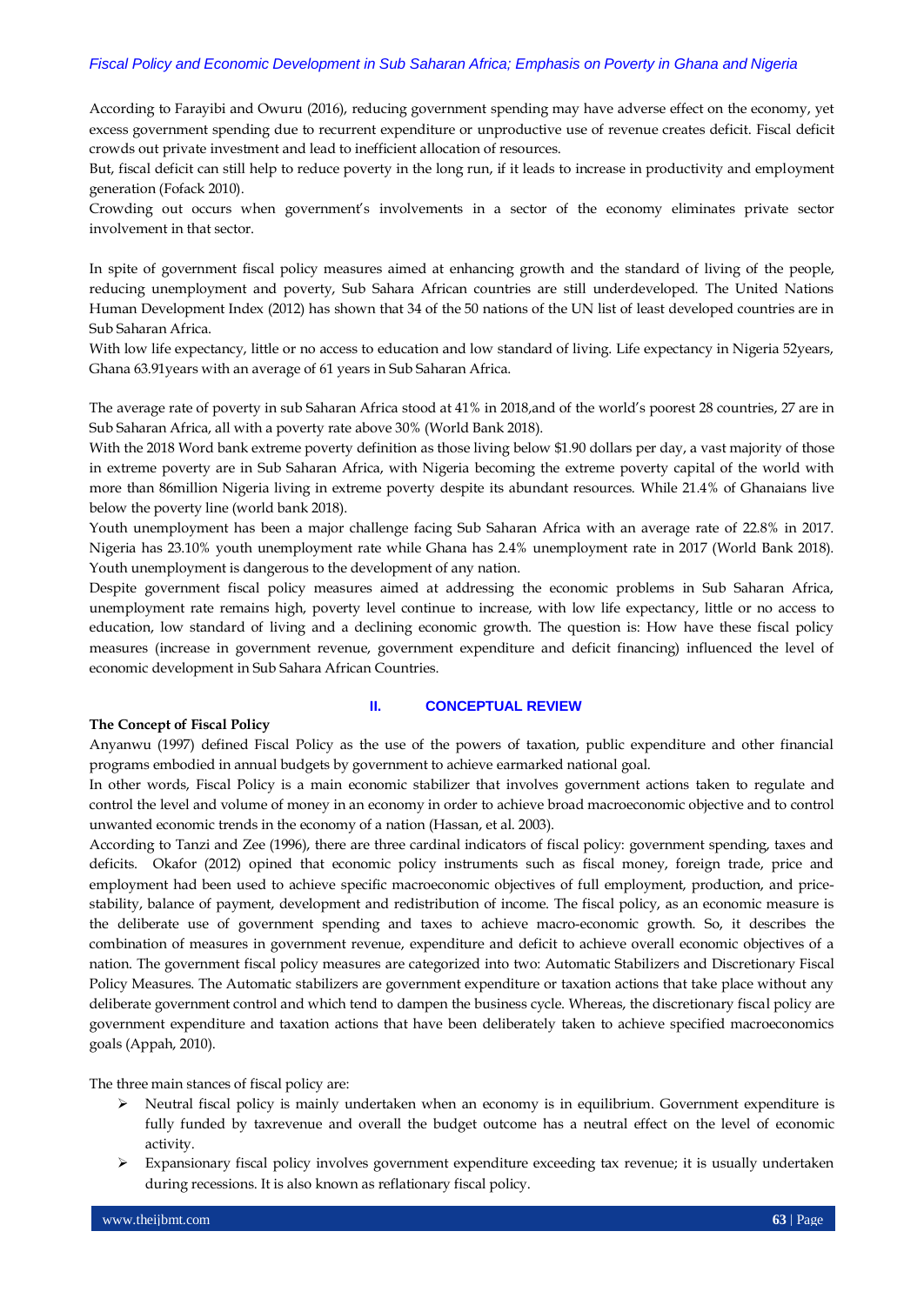- Contractionary fiscal policy occurs if government spending is lower than tax revenue, and is usually undertaken to pay down government debt (Okafor 2012).
- $\triangleright$  Tobynomics: This involves a change in government policy with the aim of maximizing revenue and increasing taxes without increasing spending. This helps the economy to settle its outstanding debts or enhance its capital reserves. But, this Tobynomics is usually unpopular (Audu2012).

Economic development is the process by which a nation improves the economic, political, and social well-being of its citizens and it occurs with the reduction of poverty, inequality and unemployment within an economy (Ogiogio, 1996). Whereas, Economic development is a process whereby the policy intervention endeavor of a nation aim at improving the economic and social [well-being](https://en.wikipedia.org/wiki/Well-being) of people, [economic growth](https://en.wikipedia.org/wiki/Economic_growth) is just a phenomenon that involves market [productivity](https://en.wikipedia.org/wiki/Productivity) and rise in [Gross Domestic Pr](https://en.wikipedia.org/wiki/GDP)oduct. Audu (2012) defined Economic development is a process of prolonged and sustained increases in the real national income of a country accompanied by positive changes in the economic, technological, political and social structures of the economy with the result that the real income per capita of the people increases over a long period of time, subject to the stipulation that the number of people below the poverty line does not increase, the distribution of income does not become more unequal and development does not become less sustainable environmentally.

Economic development is seen as a factor of economic growth. It was believed that economic development occurred when there was high level of industrialization and economic growth (Ogiogio, 1996). Social factor such as poverty & unemployment were of lesser importance.

The Nigerian economy has been severely affected by external shocks, in particular a fall in the global price of crude oil. Growth slowed sharply from 6.2% in 2014 to an estimated 3.0% in 2015 (CBN, 2016). The sluggish growth is mainly as a result of a slowdown in economic activity which has been adversely impacted by the shortage of supply of foreign exchange and aggravated by the foreign exchange restrictions targeted at a list of 41 imports, some of which are manufacturing and agro-industry inputs. This has led to a cut in production and shedding of labor in some sectors. As a result, with the increasing policy concern over the fall in growth, the central bank has moved to reduce the cost of borrowing for government and the private sector to stimulate the economy (Agu, 2014).

Glomm and Ravikumar (1994), opines that the ultimate objective of fiscal and monetary policy is to promote sound economic performance and high living standards of the citizens. He posits that this gives the citizens confidence in the currency as a store of value, unit of account and medium of exchange, so that they can make sound economic and financial decisions. Money policy impacts on the well-being of individuals depending on the policy measures put in place (Aghion, 2009).

Poverty is indeed the most unfavorable economic problem facing any developing nation. As a result of high level of inequality, for a certain income level, poverty has continued to increase; the unequal distribution of income is the major cause. At the same time, fiscal and monetary policy is the main government tools for managing the economy. Given the importance of poverty and the influence of fiscal policy, it is natural to ask if fiscal policy can be used as a tool to help the poor Rasheed, (2010). Rasheed, examined the influence of fiscal policy on poverty and inequality both over the business cycle in the United States and over the longer run in large sample of countries and concluded that there are indeed important links between monetary policy and the well-being of the poor in both the short-run and the long-run, but that short and long-run relationships go in opposite directions. Expansionary fiscal policy aimed at rapid output growth is associated with improved conditions for the poor in the short run, but prudent fiscal policy aimed at low inflation and steady output growth is associated with enhanced well-being of the poor in the long-run. They maintained that fiscal policy can affect output, unemployment and inflation in the short run.

As a result, if poverty and inequality respond to these variables, fiscal policy can affect the well-being of the poor. Furthermore, because unanticipated inflation can redistribute wealth from creditors to debtors, fiscal policy can also affect distribution through this channel (Levine & Renelt, 2016).

The central role of fiscal policy in addressing poverty and inequality has long been acknowledged in the literature, yet empirical work on it, particularly in Africa, is very limited. Medee & Nenbee, (2011) explained that Fiscal policies affect poverty and inequality through progressivity of taxes, well- targeted transfers and quality of public expenditure. The relationship is, however, not linear; it requires adroit management of policymakers. On the other hands, fiscal policy can also be used to influence other structural factors affecting poverty and inequality especially human capital accumulation, factor endowment and labor market development. Simon Kuznets in 1955 brought to prominence the linkage between economic growth and inequality by hypothesizing that economic growth at the initial stage raises and later reduces income inequality. Since then, several studies have tried to unearth key drivers of inequality–factors contributing to lopsided wealth and income distributions (Barro, 1986). Other important determinants of inequality include human capital accumulation (Petrakos, et al. 2007); labor and capital endowments and their returns (Mauro,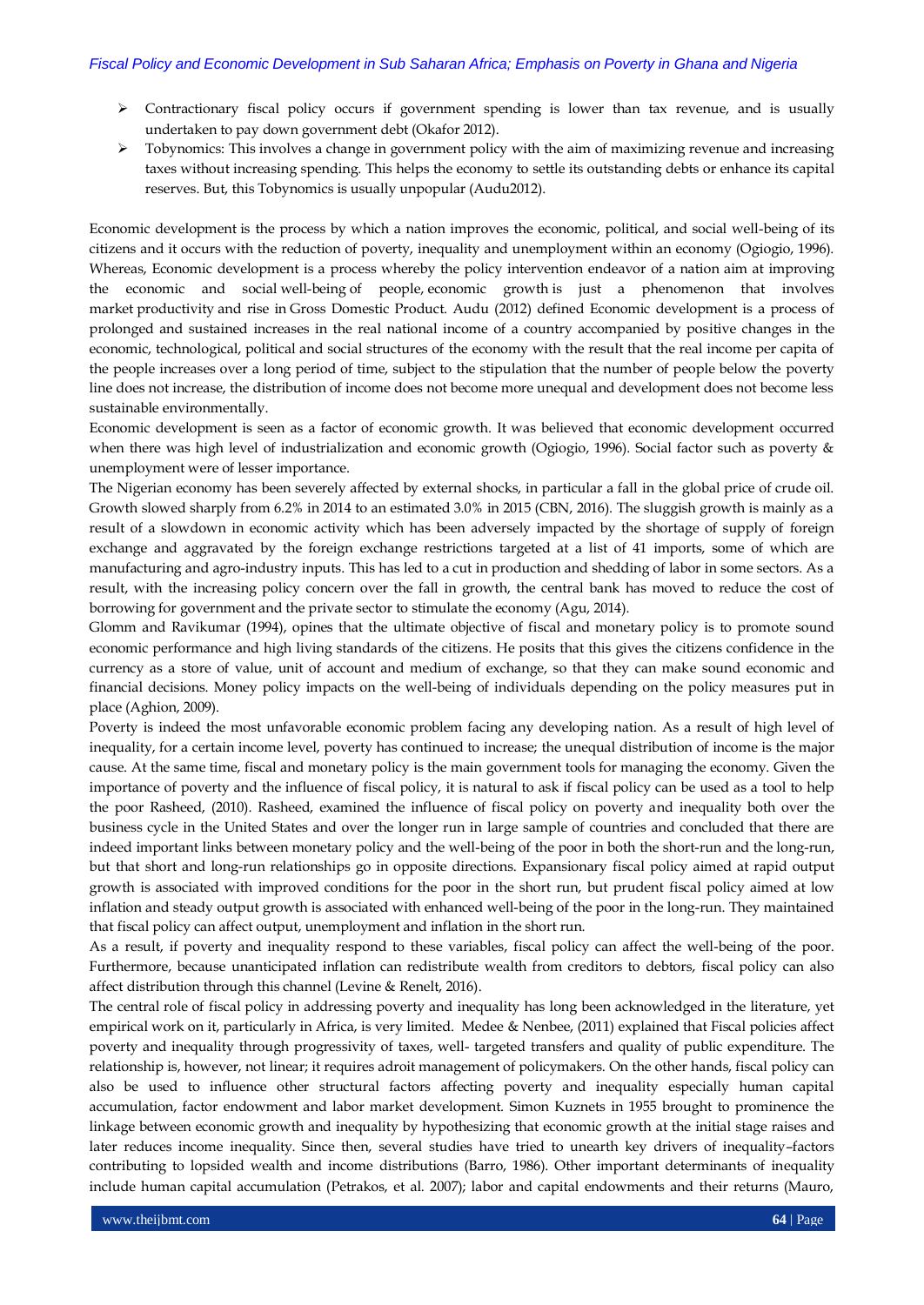1995); trade openness. (Barro, 1996) using wages and employment as the transmission mechanisms; and economic integration leading to the adoption of common currency in Europe, which limits national governments to pursue their own income redistribution objectives (Solow, 1956).The key question, therefore, is how can we use fiscal policies to influence these factors that shape poverty and inequality? Fiscal space enhances economic efficiency and better distributional coverage.

Fiscal policies affect poverty and inequality through taxes, transfers and public expenditure. The relationship is not automatic or linear. The progressivity of direct taxes (such as those leviedon income, wealth and inheritance) and indirect taxes (such as on consumption) is an important channel.

Efficient and well-targeted public spending on education, vocational and entrepreneurial training, and basic health services are vehicles to reduce poverty and income inequality. For instance, public spending that proactively supports girls and women's education could help address inter-generational poverty while those directed at vocational skills of unskilled labor could accelerate reduction in income inequality.

Heavy and quality investment in human capital accumulation and development could drive poverty and inequality reduction. The ability of fiscal policies to substantially influence social change and labor market mobility, for instance, portends whether the impact on poverty and inequality is short or long term in orientation. For instance, transition from vulnerable groups to a middle class status is a social movement. Enhancing knowledge and cognitive skills of girls and women provides opportunity to transit from the excluded and marginalized groups to empowered groups that hold the key to propel fortunes of households (Liu, 1999).

## **WAGNER'S LAW**

#### **III. THEORITICAL REVIEW:**

The foremost theory of public expenditure is traced to Adolph Wagner (one of the leading German economists of his time) who in 1883 propounded an interesting development thesis, which is said that as a nation develops its public sector (and consequently public spending) will definitely grow in importance. He was interested in the share of Gross National Product (GNP) putting up by the public sector, hence as quoted in Audu (2012), noted that the law of increasing expansion of government and particularly state activities becomes for the fiscal economy the law of the increasing expansion of fiscal requirements.

Both the state's needs grow and, even often more than expected, those of local authorities, when administration is decentralized and local government well organized. In the recent time, there seem to be a marked increase in Germany in the fiscal requirements of municipalities, especially urban ones. That law is the result of empirical observation in progressive economies at least in our Western European civilizations: its explanation, justification and cause is the pressure for social progress and the resulting change in the relative spheres of private and public economy, especially compulsory public economy. Financial stringency may hinder the expansion of state activities, causing revenue conditioning than the other way round, as is more usual. But in the long run the desire for development of a progressive people may always overcome these financial difficulties.

He observed the growth of the government sectors of a number of European countriesand in the United States and Japan during the nineteenth century. To him, the forcesinfluencing those movements in the ratio of public spending to GNP wereexplained in terms of political and economic factors.Wagner explained three factors which would cause state activity to grow proportionatelyfaster than the other sectors of the economy. Initially, Wagner projected an expansion of thegovernment's traditional role in providing administration, law and order as theeconomy became more specialized and social and economic life more atomized as aconsequence of the increased division of labor. Second, he predicted an increase in theprovision of "cultural and welfare" expenditures, most particularly education. Hisreasons for this expectation were not clear, although it may do him littleinjustice to as they behaved as superior goods with an income elasticityof demand greater than unity. Third, he saw that increasing scale oftechnologically efficient production would lead the government to undertake certaineconomic services of which the private sector would be no longer capable. In this hehad in mind the heavy investments associated with railroad construction (Levine &Renelt 2016). In other words, Wagner's theory believes that government grows as a resultofan increasing demand for public goods and for the control of externalities in the country.Wagner's research was based on empirical observations in a number of Westernindustrializing countries. Hence, conclusion is not prescriptive, ratherexplanatory in character (Mauro 1995). It didn't have any *a priori* property. He put forward the model with regard to *posterior* results, i.e. hemade his suggestion dependent on empirical results observed in a number ofindustrializing countries. His main implication is that as community outputs continue to increasein the past, public spending grew as well.Based on the arguments, this law also implies causality running from nationalincome to public sector spending. Hence, public spending is considered asendogenous to the growth of national income, in contrast to the Keynesian view,which considers public expenditure as an exogenous policy instrument which can affectgrowth in national product (Magazzino, 2010).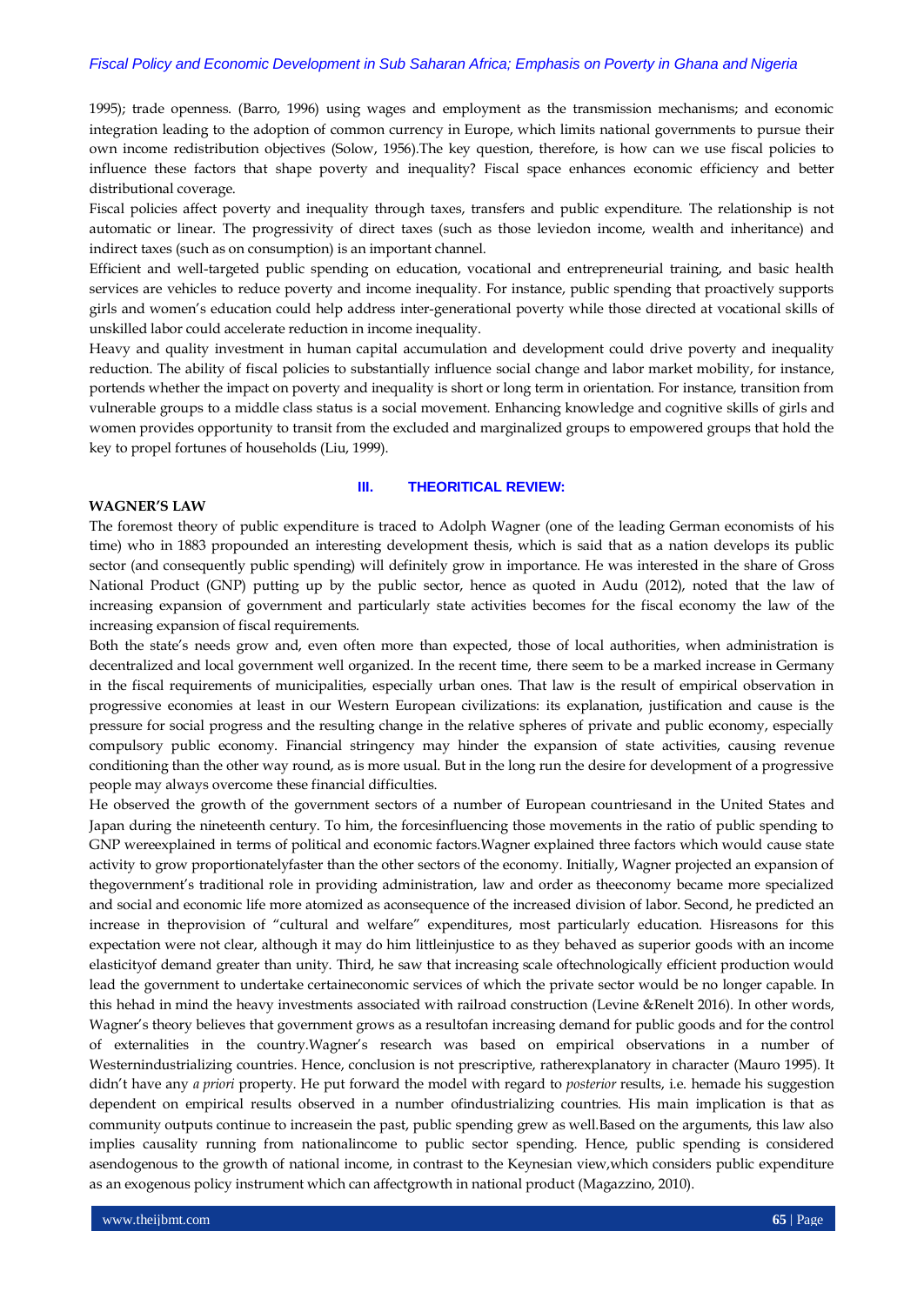This law has been used to assess a number of developing and developed economies using time series and cross sectional data sets in the analysis. The role of the public sector is usually criticized on the grounds that the private sector is more efficient than the government in allocating scarce economic resources. Again, to the regulatory process and, for that matter, both monetary and fiscal policies can potentially hinder the incentive and reward system. A rapid expansion of public spending usually results to structural changes which affect the relative growth of the public sector in any economy(Mankiw 2013).

#### **Theodore William Schultz Development Theory**

This theory believes that the speed of recovery of an economy depends mostly on its healthy and well educated population. The theory shows that education makes citizens to be productive and good health care keeps the education investment within and able to produce. In conducting the research, among the poor farming nations of Europe, relating to farmers and political leaders in small towns, He was "not scared to get his shoes a little muddy." He observed that the help the United States sent in the form of food or money was not only of little assistance, but, actually dangerous to such nations, as the farmers and agricultural producers within those nations were unable to compete well with the free prices of the "aid" sent, and they were not able to sustain themselves or even invest the money they got from crops back into the economy (Anyafor, 1996). His theory has it that, the U.S.A. instead used its resources to assist educate these rural producers and provide them with technology and innovations they would be more stable, productive and be selfsustaining in the long run. This was another major part of his work titled: "Investment in Human Capital". He concluded that it is better to develop the human capital of any nation than to give the poor food and little "aid" for food (Sigh, 2018).

Schultz summarized that foreign assistance was actually destroying the local economies in Europe, because as aid were distributed for free, economies of local nations were distorted and smothered as they could not compete with price (Audu, 2012).

#### **IV. EMPIRICAL REVIEW**

Barro (1989) found that government expenditure in education, health, and other services could contribute indirectly towards raising the marginal productivity of private sectors via their contribution on human capital accumulation.

Chen and Gupta (2006) examine the government expenditure in health and education and other structural factors that may have an effect on economic growth. They apply the GMM estimation technique which is the set explanatory variables included in the growth regression specification are based on the endogenous growth theory and can all be considered to be important determinants of economic growth. The results show that the coefficient on government expenditure in health and education is negative but is small in absolute value. Many other studies on the relationship between fiscal policy and growth were conducted before the relevant endogenous growth models were developed, i.e. from the early 1980s.

Ebiringa and Charles-Anyaogu (2012) studied impact of government sectorial expenditure on the economic growth of Nigeria. The research revealed that expenditure on telecommunication, Defence and security, Education and Health Sector have significant positive effect on economic growth in Nigeria. Transportation and agricultural expenditures had negatively significant effecton the economic growth of Nigeria. They concluded that the level of government expenditures for transportation and agricultural development are inadequate to build the expected capacity in the sectors that will positively enhance economic growth in the country.

Agu, (2014) studied fiscal policy and economic growth in Nigeria: emphasison various components of public expenditure. The research findings revealed that total government expenditures tends towards increasing government revenue, with expenditures increasing faster than revenue. Investment expenditures were seen to be lower than recurrent expenditures indicating poor growth of the economy. The result showed a positive correlation between government expenditure on economic services and economic growth for the period under review. An increase in budgetary allocation to economic serviceswill result to an increase in economic stability of the country. So, in government spending, it is essential to know that the effectiveness of the private sector solely depends on the stability and predictability of the public incentive, which promotes and or crowds in/out private investment.

Benos (2009) examined the effect of expenditure on education on economic growth in Nigeria using thirty-one (31) years' time series data from 1977 to 2007. The study usedCointegration and error correction approached. The result revealed positive significant effect of educational expenditure on economic growth of Nigeria.

Obi (2007) in his study titled: "Fiscal policy and poverty alleviation: Some policy options for Nigeria" using static realside computable general equilibrium model on Uganda concluded that a relationship exist between fiscal policy and poverty alleviation. The study observed that targeting of government expenditure seems to be the most potent tool for effective poverty reduction. But, tariff adjustment tends to aggravate income disparity/ poverty amongst households.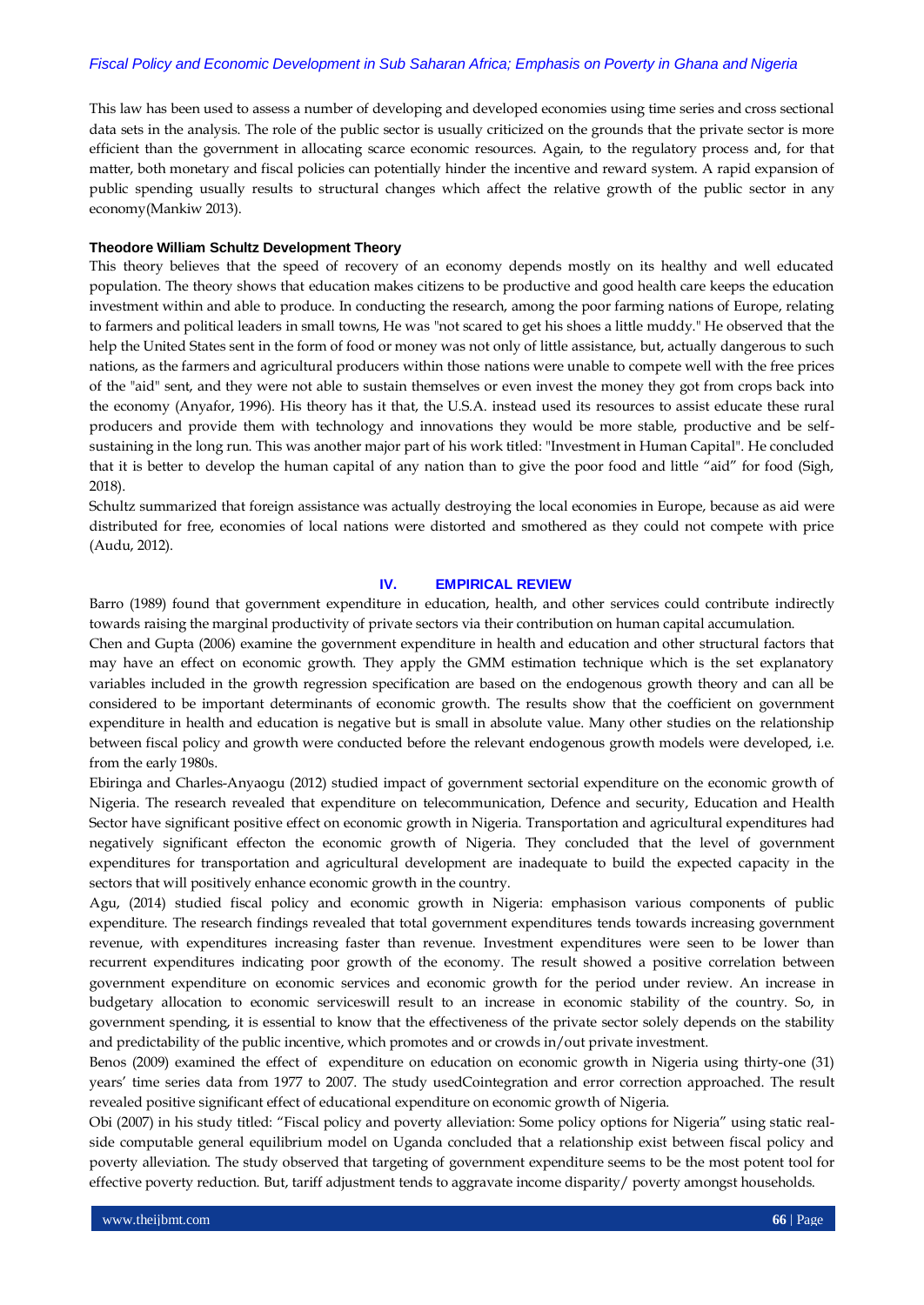Havi, &Enu, (2014) in their stud on the Effect of Fiscal Policy and monetary Policy on Ghana's Economic Growth to determine which policy is more potent, covering the period1980-2012, reveals that fiscal and, monetary policy affects economic growth positively. Their study recommends that Bank of Ghana should use fiscal and monetary policy in promoting favorable investment atmosphere that will stabilize interest rates, lending rates, inflationary rates, and exchange rates so as to promote and ensure economic growth, economic stability, economic sustainability and economic development of Ghana.

Enyim (2013) studied on government spending and poverty reduction in Nigerian's economic growth (1980-2009) using Ordinary Least Square method. The regression result shows that public spending has significant impact on Poverty reduction in Nigeria.

Farayibi&Owuru(2016) investigated the linkage between fiscal policy and poverty reduction in Nigeria using descriptive statistics. Theirfindings revealed that government capital and recurrent expenditures have not significantly reduced the level of poverty in Nigeria. This they revealed happened as a result of a weak linkage, which has not allowed fiscal policy to show its true opportunity cost. The study concludes that the level of government capital expenditures in Nigeria have weak significant effect on the level of poverty in the country foe the period under review. RESEARCH GAP:

It is evident that there is no agreement between the researchers on whether a relationship exists between fiscal policy and economic development. And where a relationship was found to exist, researchers failed to ascertain the direction of the relationship.

Most of the researchers in measuring the effect of fiscal policy did not include deficit financing in his model of fiscal policy, which is an important instrument for fiscal policy. This research includes the following fiscal policy tools: Tax Revenue, Oil Revenue, Capital Expenditure, Recurrent Expenditure and Deficit Financing in order to close the gap.

The conclusion is therefore trite that existing state of research shows some conceptual and statistical weaknesses providing further impetus for this study. It is very necessary to take cognizance of the above pitfalls in the present study. This is with the intention of making the right policy recommendations and taking the right policy decisions.

## **V. Methodology:**

This research made use of data which were collected from secondary sources as Secondary data constitutes the main data needed for this research. The needed data were collected from the (CBN) Central Bank of Nigeria Statistical Bulletin, National Bureau of Statistics (NBS), Bank of Ghana Statistical Bulletin, Ghana Statistical Services, International Monetary (IMF) Fund financial statistics Year Book and World Bank's African Database (CD – ROM).

The data collected were analyzed using the following mechanisms:

- i. Philips-Perron Unit Root Test: This is conducted to determine if the variables are stationary at level, first difference or at second difference to avoid spurious regression results.
- ii. Johansen CointegrationTest: This was conducted to determine if there are cointegrating equations, the number of cointegrating equations, in the model to suggest the existence of a short run or long run relationship in the model.
- iii. Vector Error Correction Model (VECM): This confirms the existenceof a long run relationship in the model and to estimate the coefficients that explains the effect of the explanatory variables in the model.

This study builds regression models and makes use of econometric procedure in estimating the relationship existing between fiscal policy and Poverty reduction in Sub Sahara Africa. Equation (i) below is for Nigeria while equation (ii) is for Ghana. Therefore, the the models are specified as follows:

## $POVINn = B_0 + B_1OREVn_t + B_2TAXREVn_t + B_3CEXPn_t + B_4REXPn_t + B_5DEFn_t + U_t........(i)$

## $\text{POVINg} = \text{B}_0 + \text{B}_1 \text{OREV} \text{g}_\text{t} + \text{B}_2 \text{TAXREV} \text{g}_\text{t} + \text{B}_3 \text{CEXP} \text{g}_\text{t} + \text{B}_4 \text{REXP} \text{g}_\text{t} + \text{B}_5 \text{DEF} \text{g}_\text{t} + \text{U}_\text{t} \dots \dots \dots (ii)$

Where:

POVIN= PovertyRate OREV= Oil Revenue TAXREV= Tax Revenue, CEXP= Capital Expenditure, REXP= Recurrent Expenditure,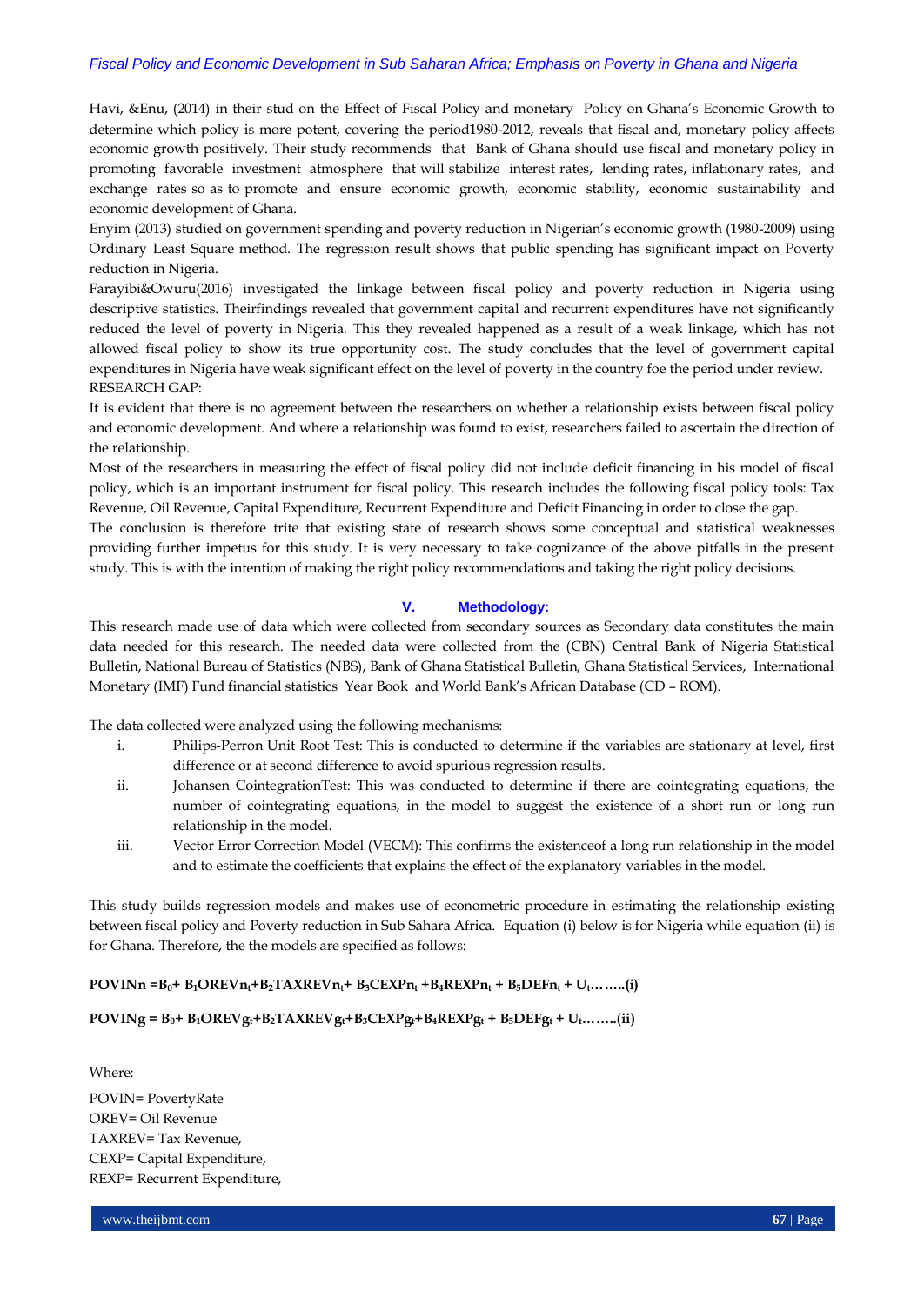DEF= Deficit Financing g= Ghana n= Nigeria  $B_0$ = constant  $\beta_1$ -B<sub>5</sub>= parameters to be estimated from the regression equation  $\mu_1$ = random error term. Unit Root Result:

## VI. PRESENTATION OF RESULTS:

## **PHILIPS-PERRON UNIT ROOT RESULTS:**

To address the issue of spurious regression results usually associated with non-stationary time series data, the research carried out Philips-Perron test and the results are summarized in tables 1 and 2 below:

| Table 1: Summary of Philips-Perron Unit Root Test (Nigeria): |                     |                             |                           |  |  |  |
|--------------------------------------------------------------|---------------------|-----------------------------|---------------------------|--|--|--|
| <b>VARIABLES</b>                                             | PHILIPS-PERRONTEST  | <b>CRITICAL VALUES @ 5%</b> | <b>ORDER OF</b>           |  |  |  |
|                                                              | STATISTICS (PROB.)  |                             | <b>INTEGRATION</b>        |  |  |  |
| <b>CEXP</b>                                                  | $-7.375046(0.0000)$ | $-2.963972$                 | STATIONARY AT FIRST       |  |  |  |
|                                                              |                     |                             | <b>DIFFERENCE</b>         |  |  |  |
| <b>DEF</b>                                                   | $-7.514173(0.0000)$ | $-2.963972$                 | STATIONARY @ FIRST        |  |  |  |
|                                                              |                     |                             | <b>DIFFERENCE</b>         |  |  |  |
| <b>OREV</b>                                                  | $-5.813461(0.0000)$ | $-2.963972$                 | STATIONARY AT FIRST       |  |  |  |
|                                                              |                     |                             | <b>DIFFERENCE</b>         |  |  |  |
| <b>POV</b>                                                   | $-5.288907(0.0002)$ | $-2.963972$                 | STATIONARY AT FIRST       |  |  |  |
|                                                              |                     |                             | <b>DIFFERENCE</b>         |  |  |  |
| <b>REXP</b>                                                  | $-7.552258(0.0000)$ | $-2.967767$                 | <b>STATIONARY @ FIRST</b> |  |  |  |
|                                                              |                     |                             | <b>DIFFERENCE</b>         |  |  |  |
| <b>TAXREV</b>                                                | $-5.492292(0.0001)$ | $-2.963972$                 | STATIONARY AT FIRST       |  |  |  |
|                                                              |                     |                             | <b>DIFFERENCE</b>         |  |  |  |

Source: Researchers computation using E-View version 10.

The results of the Philips-Perron Unit root test as shown in table 1 above show that all the variablesare stationary at first difference. The research rejects the null hypothesis, therefore concludes that there is no unit root in the variables.

| <b>VARIABLES</b> | PHILIPS-PERRON TEST | CRITICAL VALUES @ 5% | ORDER OF            |
|------------------|---------------------|----------------------|---------------------|
|                  | STATISTICS (PROB.)  |                      | <b>INTEGRATION</b>  |
|                  |                     |                      |                     |
| <b>CEXP</b>      | $-6.490875(0.0000)$ | $-2.963972$          | STATIONARY AT FIRST |
|                  |                     |                      | <b>DIFFERENCE</b>   |
| <b>DEF</b>       | $-6.285606(0.0000)$ | $-2.963972$          | STATIONARY AT FIRST |
|                  |                     |                      | <b>DIFFERENCE</b>   |
| <b>OREV</b>      | $-4.644390(0.0008)$ | $-2.963972$          | STATIONARY AT FIRST |
|                  |                     |                      | <b>DIFFERENCE</b>   |
| POV              | $-4.524522(0.0012)$ | $-2.963972$          | STATIONARY AT FIRST |
|                  |                     |                      | <b>DIFFERENCE</b>   |
| <b>REXP</b>      | 5.110498 (0.0002)   | $-2.963972$          | STATIONARY AT FIRST |
|                  |                     |                      | <b>DIFFERENCE</b>   |
| <b>TAXREV</b>    | $-4.544339(0.0011)$ | $-2.963972$          | STATIONARY AT FIRST |
|                  |                     |                      | <b>DIFFERENCE</b>   |

## Table 2: Summary of Philips-Perron Unit Root Test (Ghana):

Source: Researchers computation using E-View version 10

The results of the Philips-Perron Unit root test as shown in table 2 above show that all the variables for Ghana are stationary at first difference. The research therefore rejects the null hypothesis, and concludes that there is no unit root in the variables.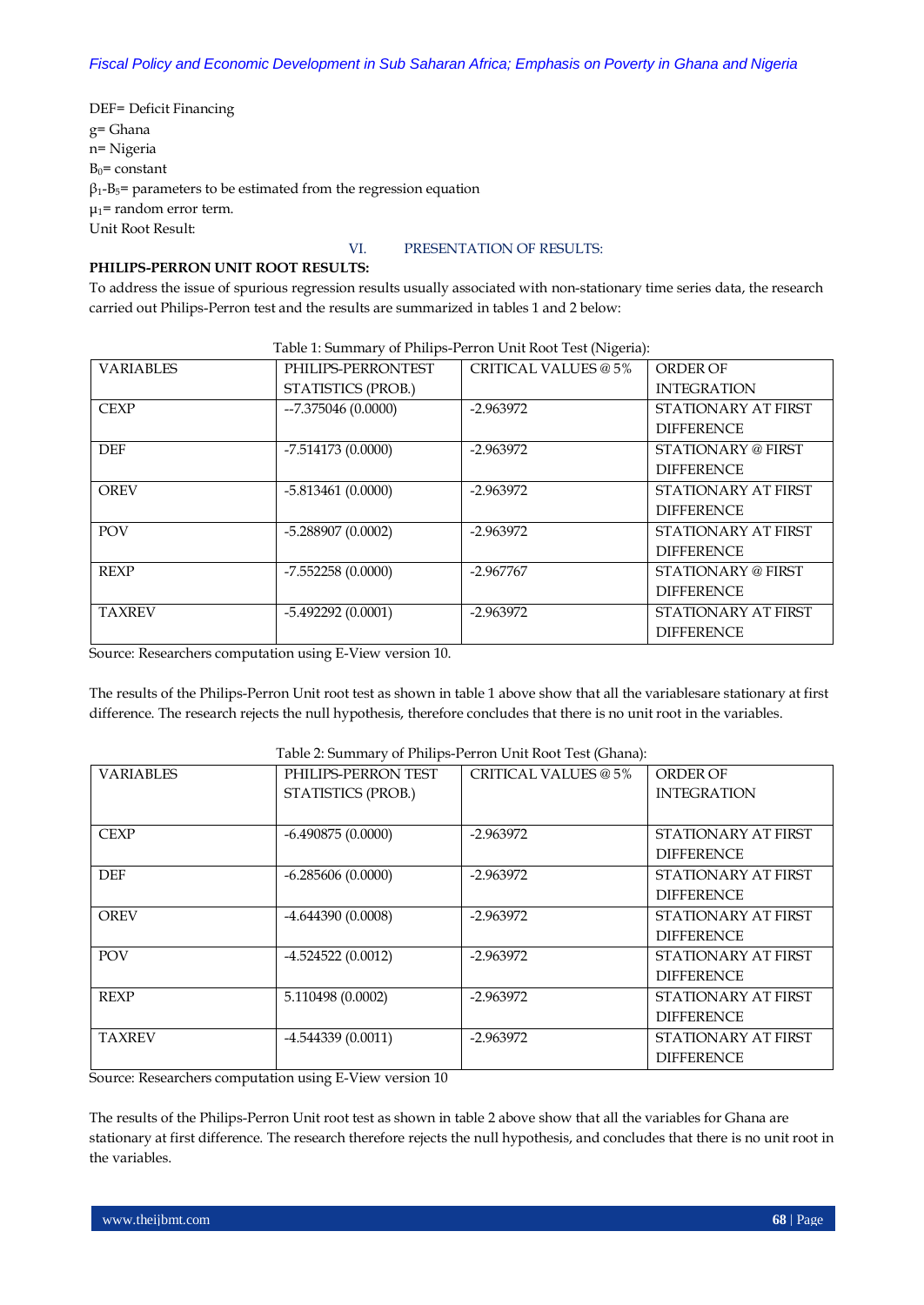#### **Johansen Cointegration Test Results:**

The results of the Johansen Cointegration test conducted to in this research are presented in tables 3 and 4 below:

TABLE 3: Johansen Cointegration Result (Nigeria). Dependent Variable : Poverty (POVIN)

| Hypothesized<br>No. of $CE(s)$ | Eigenvalue | Trace<br><b>Statistic</b> | 0.05<br>Critical Value | $Prob.*$ |
|--------------------------------|------------|---------------------------|------------------------|----------|
|                                |            |                           |                        |          |
| None <sup>*</sup>              | 0.906087   | 142.9331                  | 69.81889               | 0.0000   |
| At most $1^*$                  | 0.770125   | 79.06765                  | 47.85613               | 0.0000   |
| At most $2*$                   | 0.586985   | 39.37175                  | 29.79707               | 0.0029   |
| At most $3*$                   | 0.331861   | 15.49643                  | 15.49471               | 0.0500   |
| At most $4*$                   | 0.156910   | 4.608418                  | 3.841466               | 0.0318   |
|                                |            |                           |                        |          |

Source: Researchers computation using E-View version 10

The result in table 3 above shows that there are 5 cointegratingequationsin the model at 5% level of significance and it suggests that a long run relationship exist between fiscal policy and Poverty in Nigeria. This is in line with the a priori expectation of the research that a long run relationship exist between fiscal policy and poverty in Nigeria.

| TABLE 4: Johansen Cointegration Result (Ghana). Dependent Variable: Poverty |  |  |
|-----------------------------------------------------------------------------|--|--|
|                                                                             |  |  |

| Hypothesized<br>No. of $CE(s)$ | Eigenvalue | Trace<br>Statistic | 0.05<br><b>Critical Value</b> | Prob.** |
|--------------------------------|------------|--------------------|-------------------------------|---------|
| None <sup>*</sup>              | 0.739741   | 102.9384           | 69.81889                      | 0.0000  |
| At most $1*$                   | 0.699590   | 62.55612           | 47.85613                      | 0.0012  |
| At most 2                      | 0.396074   | 26.47787           | 29.79707                      | 0.1151  |
| At most 3                      | 0.267935   | 11.34874           | 15.49471                      | 0.1909  |
| At most 4                      | 0.064249   | 1.992172           | 3.841466                      | 0.1581  |

Source: Researchers computation using E-View version 10

The result of the Johansen Cointegration test on table 4 above shows that there are at most two cointegrating equations in the model at 5% significance level. Research suggests that a long run relationship exist between fiscal policy and poverty in Ghana. This is in line with the a priori expectation that a long run relationship exist between fiscal policy and poverty in Ghana.

#### **Results of The Vector Error Correction Model:**

This section presents the long run equations of the Vector Error Correction Mechanism. The results of the Johansen Cointegration test in tables 3 and 4 above suggest that a long run relationship exist between fiscal policy and economic development in Sub Saharan Africa.

So, in order to estimate the long run equations and the speed of adjustment from short run dynamics to their long run static disposition, and to confirm if a long run relationship truly exist, the Vector Error Correction Mechanism was adopted. The table below presents a summary of the coefficients of the long run relationship obtained from the Vector Error Correction Model: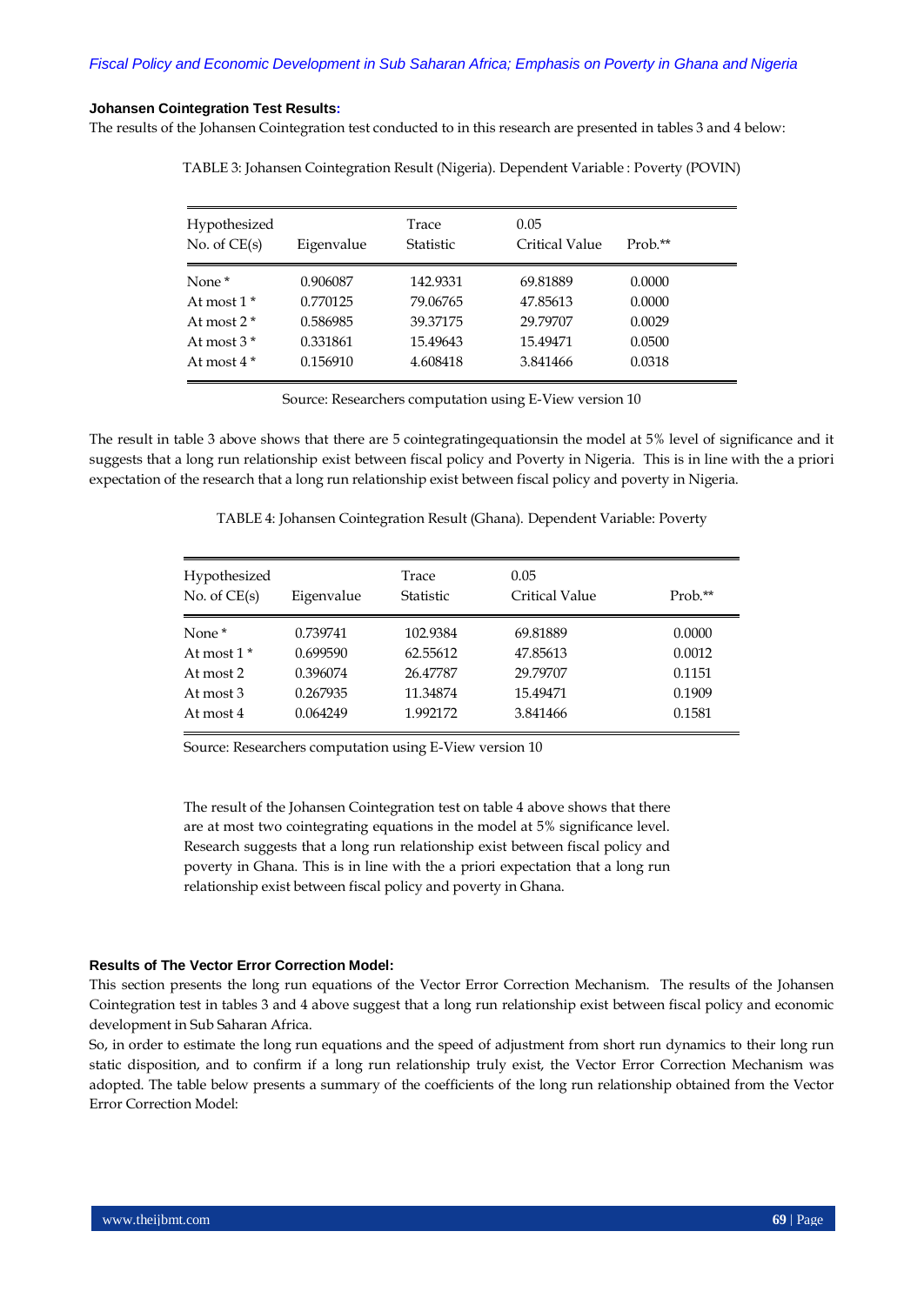|                                          | <b>POVERTY</b> |              |
|------------------------------------------|----------------|--------------|
|                                          | NIG.           | <b>GHANA</b> |
| <b>VARIABLES</b>                         | COEF.          | COEF.        |
|                                          | (TSTAT)        | (TSTAT)      |
| <b>SPEED</b><br>OF                       | $+0.1796$      | $-0.0886$    |
| ADJ.                                     | (short         | (long run)   |
|                                          | run)           |              |
|                                          | Without        |              |
|                                          | lag            |              |
| $\overline{\mathrm{POVIN}}_{t\text{-}1}$ |                | $-0.0886$    |
|                                          |                | $(-0.723)$   |
| TAXREV <sub>t-1</sub>                    | $-0.0105$      | 0.2147       |
|                                          | $(-2.802)$     | (4.859)      |
| $OREVt-1$                                | $-0.00090$     | $-1.2932$    |
|                                          | (0.4532)       | $(-0.0439)$  |
| $CEXPt-1$                                | 0.01168        | 0.28755      |
|                                          | (1.12243)      | (1.4506)     |
| $REXP_{t-1}$                             | 0.00826        | 0.83323      |
|                                          | (1.8277)       | (5.2547)     |
| $DEF_{t-1}$                              | 0.00944        | 2.1918       |
|                                          | (1.342)        | (0.0624)     |
| F-Stat                                   | 2.1857         | 1.4773       |
| (Prob.)                                  | (0.0879)       | (0.2243)     |

Table 5: Summary of Vector Error Correction Model Results

Source: Researchers computation using E-View version 10

## **Fiscal Policy and Poverty Reduction In Nigeria:**

The speed of adjustment of the Vector error correction mechanism has a positive coefficient. So, the short run equation is estimated. The regression equation and the short model that explains the short run relationship between fiscal policy and poverty reduction in Nigeria is shown in equation 4.01 below:

## *POVNnt= 49.682- 0.01046TAXREVnt-0.000901OREVnt+0.0117CEXPnt+0.0083REXPnt+0.00944DEFnt……….(iii)*

From the equation above, a unit change in Tax revenue in the short run is associated with a 1.01% reduction in poverty on average ceteris paribus in the short run. This is statistically significant at 5% level of significance. On the other hand, a unit change in Oil Revenue is associated with a 0.0009 unit change in poverty on average ceteris paribus in the short run, but not statistically significant at 5% level of significance. A unit change in Capital Expenditure in Nigeria is associated with a 1.2% change in poverty on average ceteris paribus in the short run, but not statistically significant at 5% level of significance. A unit change in Recurrent Expenditure is associated with a 0.8% change in poverty on average ceteris paribus in the short run, but not statistically significant at 5% level of significance. While a unit change in Deficit Financing is associated with a 0.9% change in poverty, but not statistically significant at 5% significance level.

## **Fiscal Policy and Poverty Reduction In Ghana**

The error correction model that explains the long run relationship between fiscal policy and poverty reduction in Ghana is expressed in the equation below:

## **∆***POVgt=-0.886POVgt-10.2147TAXREVgt-1-1.2932OREVgt-1+0.2876CEXPgt-1+0.8332REXPgt-1+ 2.1918DEFgt-<sup>1</sup>+28.732……………………….(iv)*

From equation (iv) above, a unit change in Tax Revenue is associated with a 0.214 unit change in poverty level on average ceteris paribus in the long run in Ghana. A unit change in Oil Revenue is associated with a 1.293 unit change in Poverty on average ceteris paribus in Ghana in the long run. In the long run, a unit change in Capital Expenditure in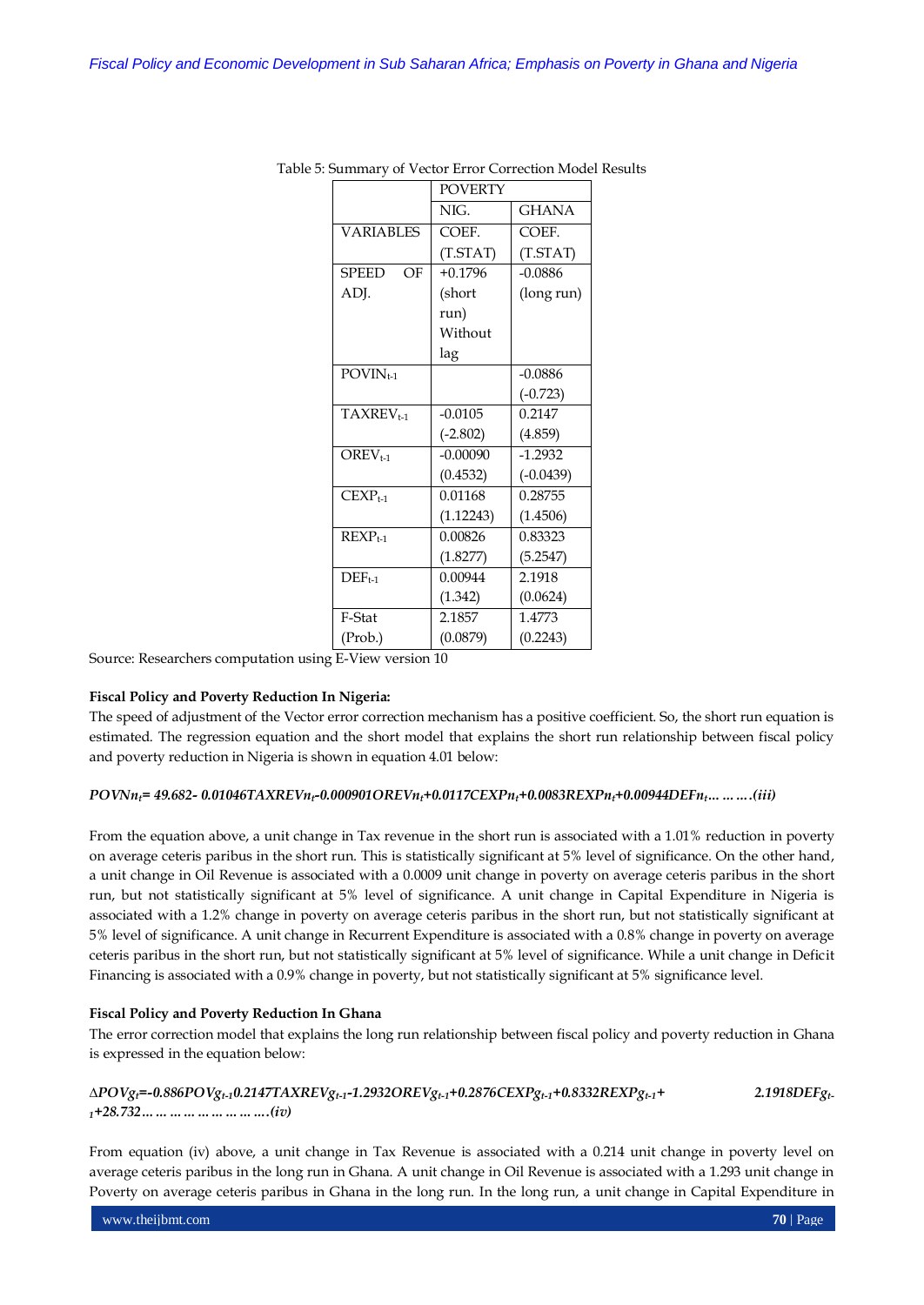Ghana is associated with a 0.288 unit change in Poverty on average ceteris paribus. Also, a unit change in Recurrent Expenditure in Ghana is associated with a 0.833unit change in the level of Poverty in Ghana on average ceteris paribus in the long run. While a unit change in Deficit Financing in Ghana is associated with a 2.192 unit variation in Poverty in the long run on average ceteris paribus. The previous period's deviation from long run equilibrium is corrected in the current period at an adjustment speed of 9 percent in the short run.

### **Test of Hypotheses:**

To aid the understanding of this research work, the research hypotheses of this research were tested. All hypotheses were tested at 5% level of significance.

**H0:**Fiscal policy has no significant effect on poverty reduction in Sub Saharan Africa.

## FOR NIGERIA:

This hypothesis is tested using the regression results shown in table 6 below.

| Table 6: Regresssion Results (Dependent Variable: Poverty Index) |          |                    |          |  |  |
|------------------------------------------------------------------|----------|--------------------|----------|--|--|
| R-squared                                                        | 0.304177 |                    |          |  |  |
| Adjusted R-squared                                               | 0.165013 |                    |          |  |  |
| F-statistic                                                      | 2.185740 | Durbin-Watson stat | 1.746629 |  |  |
| Prob(F-statistic)                                                | 0.087979 |                    |          |  |  |

Source: Researchers computation using E-View version 10

In testing the hypothesis of no relationship between fiscal policy and poverty reduction in Nigeria using the result in table 6 above, The R-Square value is 0.3042, shows that about 30.42% relationship exist between fiscal policy and poverty reduction in Nigeria. The Adjusted R-Squared value of 0.165 indicates that the model accounts for about 16.5% of the total variation in poverty in Nigeria for the period under review on average ceteris paribus. The F.statistic value of 2.186 (prob. 0.088) is not statistically significant at 5% level of significance. The research rejects the null hypothesis and concludes that there is no significant relationship between fiscal policy and poverty in Nigeria.

#### GHANA:

Fiscal Policy has no significant effect on Poverty reduction in Ghana. This hypothesis is tested using the least squared results shown in table 7 below.

Table 7: VECM Least Squares Results (Dependent Variable: Poverty Index) Ghana:

| R-squared<br>Adjusted R-squared<br>F-statistic<br>Prob(F-statistic) | 0.360110<br>0.116343<br>1.477268<br>0.224259 | Durbin-Watson stat | 2.203450 |
|---------------------------------------------------------------------|----------------------------------------------|--------------------|----------|
| Researchers<br>Source:<br>computation<br>using<br>- E-              |                                              |                    |          |
| View version 10                                                     |                                              |                    |          |

From the table 7 above, R-squared value is 0.36, while the Adjusted R- Squared value is 0.116. This means that the relationship between fiscal policy and Poverty Reduction in Nigeria is weak and insignificant at 5% level of significance. The f-ratio of 1.4773 (Prob. 0.224) is not statistically significant at 5% level of significance.

The research accepts the null hypothesis and concludes that fiscal policy has no significant effect on poverty index in Ghana. This contradicts the a priori expectation of the model.

## **VII. DISCUSSION OF MAJOR FINDINGS:**

## **Fiscal Policy andPoverty Reduction in Nigeria:**

The result of the JohansenCointegration test in table 3, shows that the model for the relationship between fiscal policy and poverty reduction in Nigeria has at most five (5) cointegrating equations, which suggest a long run relationship. In order to confirm the long run relationship and estimate the five cointegrating equations, the VECM was adopted. But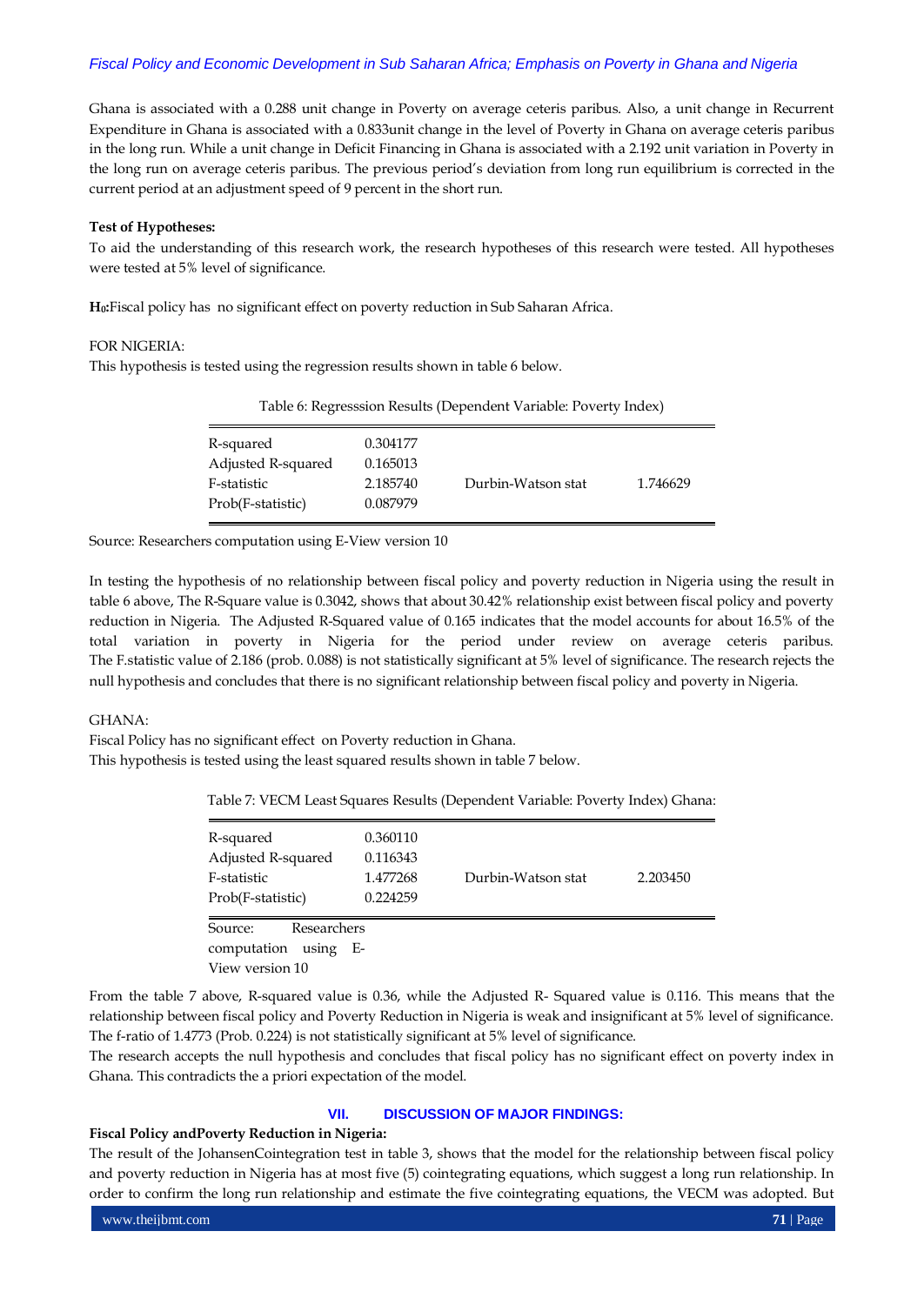the result of the VECM confirmed that the relationship between fiscal policy and poverty reduction in Nigeria only exist in the short run. So, the relationship was estimated in the short run. The short run least squares result shows F-Statistic value of 2.186 (Prob.0.08798), which is not statistically significant at 5% level of significance. Therefore, the relationship between fiscal policy and poverty reduction in Nigeria only exist in the short run, but not statistically significant at 5% level of significance. This means that government fiscal policy measures aimed at reducing poverty in Nigeria are not sustained in the long run, this is why poverty continues to increase in Nigeria with many Nigerians joining the penury level per day. It is obvious the fiscal policy programs of the government of Nigeria only benefit the political class.

The t-statistic values of the individual explanatory variables show that only Tax Revenue is statistically significant at 5% level of significance in the short run. While, Recurrent Expenditure is statistically significant in explaining the variation in poverty in Nigeria at 10% level of significance in the short run. Other explanatory variables (Oil Revenue, Capital Expenditure, and Deficit Financing) are not statistically significant in explaining the short run variation in Poverty in Nigeria.

The coefficient Tax Revenue is -0.01046 and t-statistic value -2.80215 (prob. 0.009) is statistically significant at 5% level of significance in the short run. A unit change in Tax Revenue reduces poverty by a significant 0.01046 unit in the short run. This is in line with the a priori expectation of the model and in line with existing literature. It is also in line with the research of Ojijo and Oluwatosin (2018) which revealed that tax has a significant effect on the economy of Nigeria in the short run. This result also conforms to the research of Amos, et al. (2017) which reveals that taxes have significant effect on the Nigerian economy. Progressive tax system in place in Nigeria has helped in reducing the gap between the rich and the poor in the short run. This has stimulated consumer spending by middle and lower income earners while the wealthy who can afford to pay a fair share of public service cost, enjoy this tax system that is skewed to their favor. So, higher tax on luxury goods should be encouraged.

#### **Fiscal Policy and Poverty Reduction In Ghana:**

In table 4 above, the result of the Johansen Cointegration test shows that the model has at most two (2) cointegrating equations, which suggests a long run relationship. To confirm the long run relationship existing between fiscal policy and poverty reduction in Ghana, the Vector Error Correction Mechanism was adopted. The speed of adjustment in the VECM shows -0.088599, which confirms the existence of a long run relationship between fiscal policy and poverty reduction in Ghana.But, the F-Statistics value of 1.0477 with probability of 0.2243 is not statistically significant at 5% level of significance. This means that the long run relationship existing between fiscal policy and poverty reduction in Ghana is not statistically significant at 5% level of significance. The Squared result of 0.36011 indicates a weak relationship in the long run. And the Adjusted R-Squared indicates that the model accounts for only 11.6% of the total variation in the model on average ceteris paribus in the long run. This means that government fiscal policy in Ghana have impacted significantly on Poverty reduction in Ghana in the long run. This has contributed to the growing level of poverty in sub Saharan Africa. The t-stat values and probabilities of the individual explanatory variables show that Government Deficit is statistically significant at 5% level of significance while other explanatory variables (Tax Revenue, Oil Revenue, Capital Expenditure and Recurrent Expenditure) have t.stat. (Prob.) greater than 0.05, so are not statistically significant at 5% level of significance. This occurs when government borrow to finance agricultural inputs like fertilizer, provide improved seedlings that ensures greater harvest. These have direct effect on low income earners who are mostly poor. Raising farm income is known as the core of antipoverty as majority of the poor depend on farm produce. Growth in agricultural productivity of peasant farmers is more effective in benefiting the poorest majority of a country's population than growth from other nonagricultural sectors. When government borrowed funds are used to enhance productivity, it generates employment and reduces poverty in the country. Making available employment opportunities is more important than increasing income and access to basic needs.The result of this research is in line with the result of Okon and Onoja, (2017). Again the crowding out effect of deficit financing on government spending is another channel through which it affects poverty. Debt can also affect poverty by reducing the economic growth through the investment channel by reducing government expenditures and increasing uncertainties. The servicing of debts is another channel as it diverts budgetary resources from investment which is needed to stimulate economic growth in a country.

In explaining the result of the effect of fiscal policy (Tax Revenue, Oil Revenue, Capital Expenditure, Recurrent Expenditure, deficit financing) on Poverty reduction in the sub Saharan African, the result of the analysis shows that the relationship between fiscal policy and poverty reduction in Nigeria is a short run relationship and it is not statistically significant at 5% level of significance with f.stat.(2.186) and prob.(0.08798). Tax Revenue has a negative coefficient of - 0.01046, t. stat of -2.802 and prob. (0.0097). This means that a unit change in tax revenue reduces poverty by a 0.0105 on average ceteris paribus in the short run. The other individual explanatory variables (Oil Revenue, Capital Expenditure,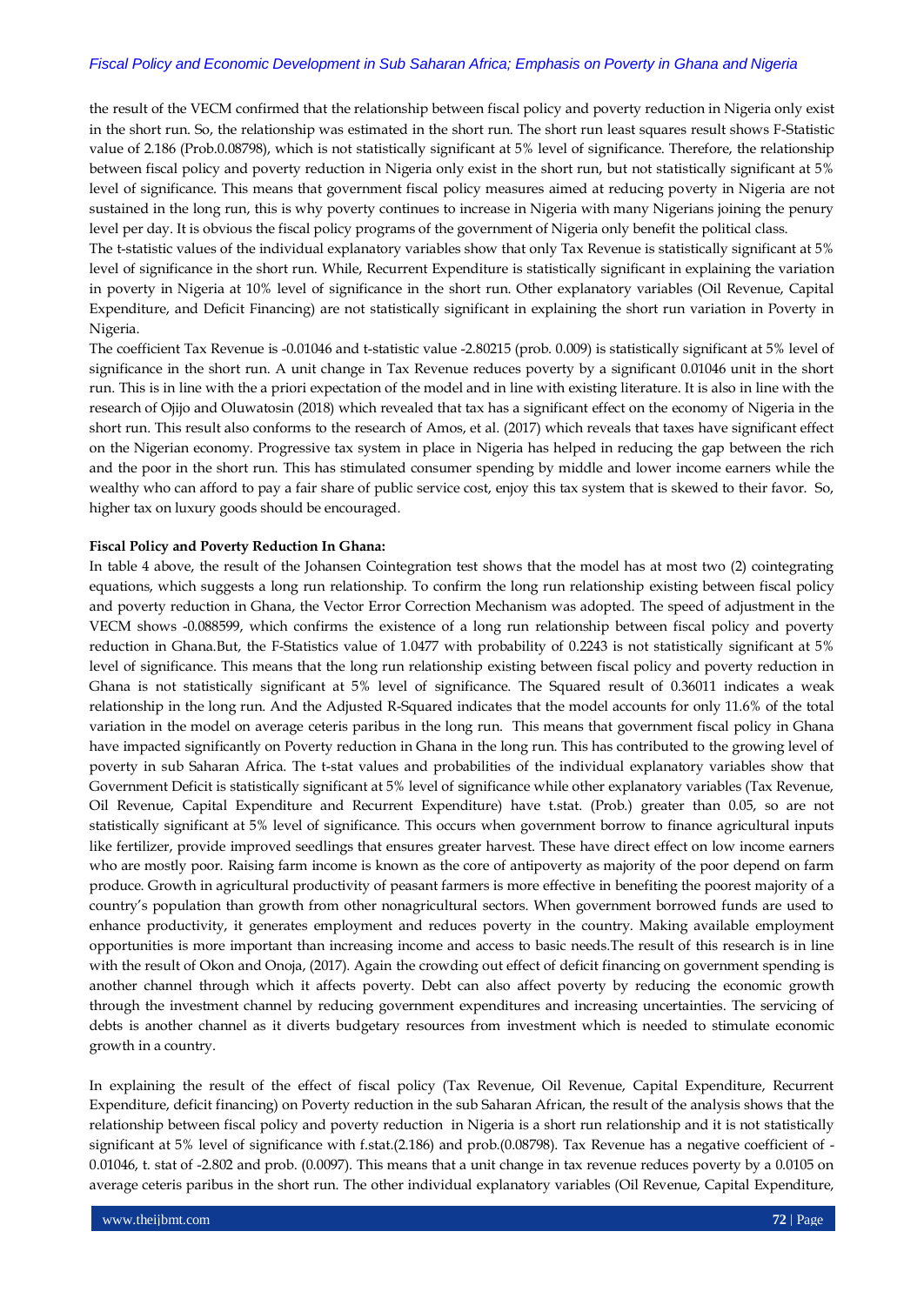Recurrent Expenditure and Deficit Financing) are not statistically significant at 5% level of significance in explaining the variation in the model. This accounts for the increase in the number of people living below the poverty line in Nigeria and its continuous increase. But, government fiscal policy is expected to impact on poverty by reducing the number of people living below the poverty line. In the Nigeria of today, the billions of naira spent on programs targeted at reducing poverty only benefit the political elites at the corridors of power. The rich continue to grow rich while the poor wallow in penury. There is no justifiable increase in income of the individuals in the country, but government expenditure and revenue continue to increase. The money ends up in privates pockets while poverty continues to increase. In the case of Ghana, the long run relationship between fiscal policy and poverty reduction is not statistically significant at 5% level of significance. This is confirmed by the f.stat. value of 1.47727 (prob.0.2243) which is not statistically significant at 5% level of significance in the long run. Deficit Financing has a negative coefficient of -0.00155, t.stat-2.4006 (prob.0.056) which is statistically significant at 5% level of significance in the long run. If government increases borrowing by a unit, poverty reduces by a 0.00155 unit in the long run. This occurs when government borrow to finance projects that benefit the poor. As government finances projects that benefit the poor through borrowing, poverty tend to reduce. In summary, fiscal policy has no significant long run effect on poverty reduction in Sub Saharan Africa.

#### **VIII. CONCLUSION AND RECOMMENDATIONS**

The result of the analysis revealed that fiscal policy has no significant long run effect on poverty reduction in Sub Saharan Africa. This means that government revenue, expenditure and borrowing have not significantly impacted on reducing poverty in Sun Saharan Africa. Little wonder poverty has continued to increase in Sub Saharan Africa, with Nigeria as the world poverty capital. And poverty is the mother of all crimes. It begets insurgency, corruption, rape, smuggling, drug abuse etc. There is urgent need to tackle this menace of poverty by settle out programs that have direct effect on the people. An increase recurrent expenditure through income (salaries and wages) would benefit the poor the more. Increased funding to the Agricultural sector would help in reducing the poverty rate, as majority of the poor people in Sub Sahara Africa are predominantly farmers. As recurrent expenditure has a positive significant effect on poverty at 10% level of significance in the short run. There is need for a restructured revenue base in Nigeria and Ghana to finance fiscal policy expansion rather than embarking on borrowing which increases the burden on the poor. Government should as well distribute its social welfare program in a way that it would directly benefit the poor. There is also a desire for a sound macroeconomic policy that is robust enough to handle the issue of poverty which will promote productivity that would benefit the poor in Nigeria and Ghana. There should be a law that pronounce death sentence on corrupt politicians in Nigeria, who embezzle the funds meant to provide facilities that better the lives of the poor.

#### **REFERENCES**

- [1.] Aghion, P. &Howit, P. (1998).*Endogenous Growth Theory*, London, England: The MIT Press, Cambridge, Massachusetts.
- [2.] Aghion, P. and Howit, P. (2009), *The Economics of Growth*, London, England: The MIT Press, Cambridge, Massachusetts.
- [3.] Agu, S. (2014).Fiscal Policy and Economic Growth in Nigeria: Emphasison Various Components of Public Expenditure,*Singaporean Journal Of Business Economics, and Management Studies VOl.2, NO.12*, 2014
- [4.] Amos, O. A., Uniamikogho, E. &Aigienohuwa, O. O. (2017).Tax Revenue and Economic Growth in Nigeria.*Scholars Journal of Economics, Business and Management, Vol.:4 (10)* 2017.
- [5.] Anyafo, A. M. O. (1996).*Public Finance in a Developing economy;* The Nigerian case,Department of Banking and Finance, University of Nigeria Enugu Campus, Indiana University Press Enugu Nigeria.
- [6.] Anyanwu, J. C. (1997).*Nigerian Public Finance.*Onisha: Joanee Educational Publishers Ltd.
- [7.] Appah, E. (2010).The Relationship Between Fiscal Policy andEconomic Growth in Nigeria (1991 2005). *International Journal of Economic Development Research and Investment, Vol. 1 Nos. 2*& 3 2010
- [8.] Barro, R. (1990).Government Spending in a Simple Model of Endogenous Growth, *Journal of political economy, No. 98(5), Part 2,* S103-26.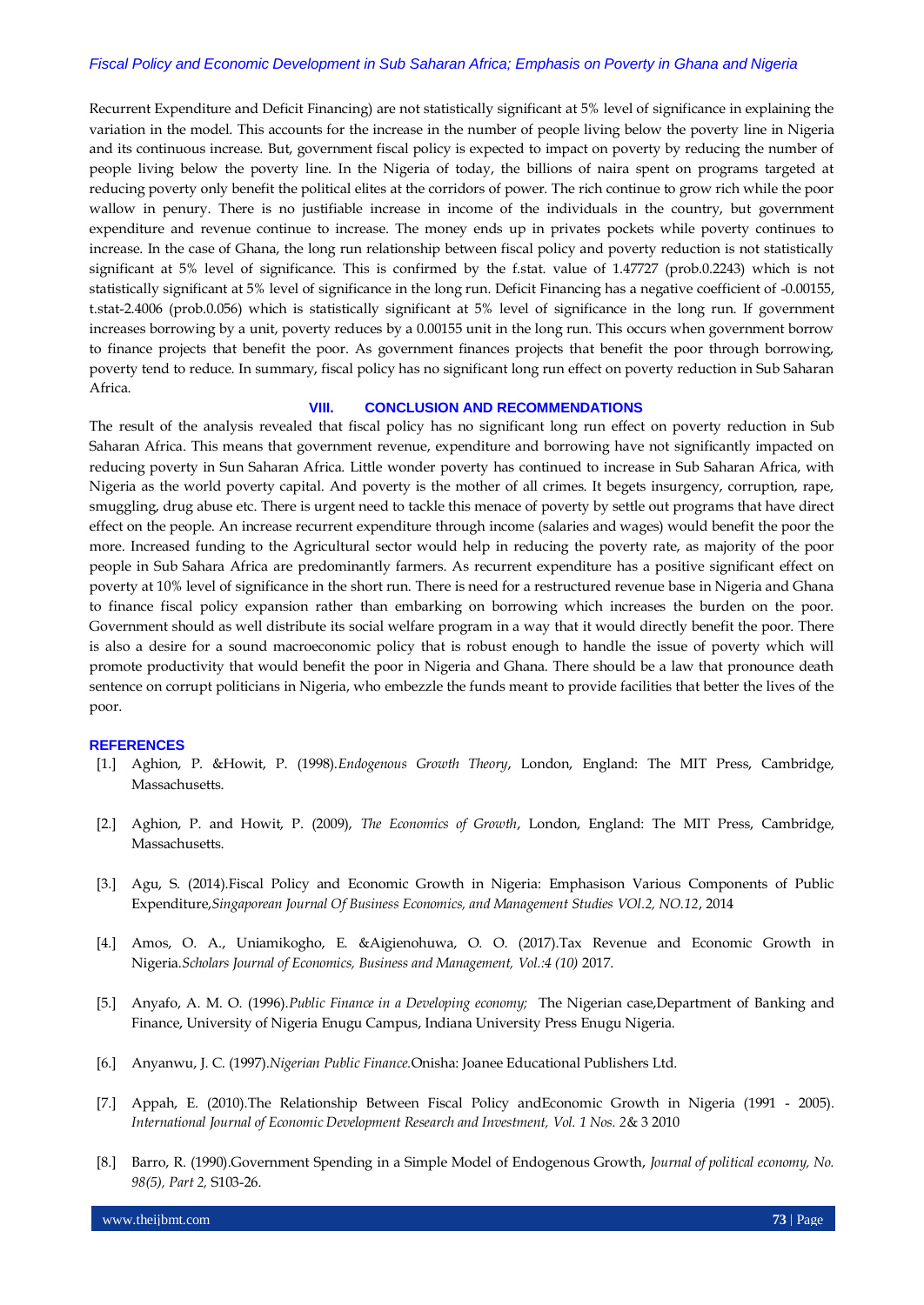- [9.] Barro, R.J &Sala-i-Martin, X. (1992).Public finance in models of economic growth, *Review of Economic Studies,Vol.6. (1)* 59:645-661.
- [10.] Barro, R. J. (1996). Democracy and Growth, Boston: *Journal of Economic growth*, *1*, pp 1-27.
- [11.] Barro, R. J. (1991).Economic Growth and a Cross Section of Countries.*Quarterly Journal of Economics 106 (2),* pp. 407-441.
- [12.] Barro, J. (1978). The Impact of Social Security on Private Saving: Evidence from the U.S. Time Series, Washington DC: *American Enterprise Institute*.
- [13.] Barro, R.J. (2000).*Economic Growth in a Cross Section of Countries*, NBER Working paper.
- [14.] Benos, N. (2009*).*Fiscal Policy and Economic Growth: Empirical Evidence from EU Countries.*Journal of Finance and Econonics, 5 (12)*
- [15.] CBN, (2016), *Central Bank of Nigeria, Statistical Bulletin CBN Abuja 2016.*
- [16.] CBN, (2016), *Central Bank of Nigeria, Annual Report, CBN 2016*
- [17.] Chen, P. & Gupta, R. (2006).*An Investigation Of Openness And Economic Growth Using Panel Estimation,* University of Pretoria, Working Paper, 22.
- [18.] Ebiringa, O. T.& Charles-Anyaogu, N. B. (2012).Impact of Government Sectorial Expenditure On The Economic Growth Of Nigeria, International Journal of economic Research, v36, (2) - 92 (2012) ISSN: 2229-6158
- [19.] Enyim, O. B (2013).Government Spending and Poverty Reduction in Nigerian's Economic Growth.*International Journal of Social Sciences and Humanities Reviews Vol.4 No.1,*May., 2013; p.103 – 115
- [20.] Farayibi, A. &Owuru,J. (2016). *Linkage between Fiscal Policy and Poverty Reduction in Nigeria.Munich Personal RePEc Archive, & Centre for Allied Research & Economic Development*,*Vol.6 (2)* Ibadan
- [21.] Fofack, H. (2010).*Fiscal Adjustment and Growth in Sub-Saharan Africa Overview and Lessons from the Current Downturn*, The World Bank World Bank Institute Poverty Reduction and Economic Management Division May 2010
- [22.] Glomm, G. &Ravikumar, B. (1994).Public Investment in Infrastructure in a Simple GrowthModel,*Journal of Economic Dynamics and Control,* 18, 1173-1188.
- [23.] Hassan, M.K., Waheeduzzaman, M. &Rahman, A.(2003). Defense Expenditure and EconomicGrowth in the SAARC Countries,*The Journal of Social, Political, and Economic Studies,28(3),* 275-293.
- [24.] Havi, E. D. K.&Enu, P. (2014).Growth: The Effect of Fiscal Policy and monetary Policy on Ghana's Economic Growth: Which Policy Is More Potent?, *International Journal of Empirical Finance, Research Academy of Social Sciences Vol. 3, No. 2,* 2014.
- [25.] Levine, R. &Renelt, D. (2016).A Sensitivity Analysis of Cross-country Growth Regressions,*American Economic Review, Vol. 82*, pp. 942-63.
- [26.] Liu, Z. &Stengos, T. (1999).Non-Linearity in Cross-Country Regressions: A SemiparametricApproach. *Journal of Applied Econometrics, 14,* 527-538.
- [27.] Magazzino, C. (2010). Wagner's Law and Augmented Wagner's Law in EU-27. A Time-Series Analysis on Stationarity,Cointegration and Causality", *MunichPersonalRePEc Archive (MPRA) Paper* No. 26668.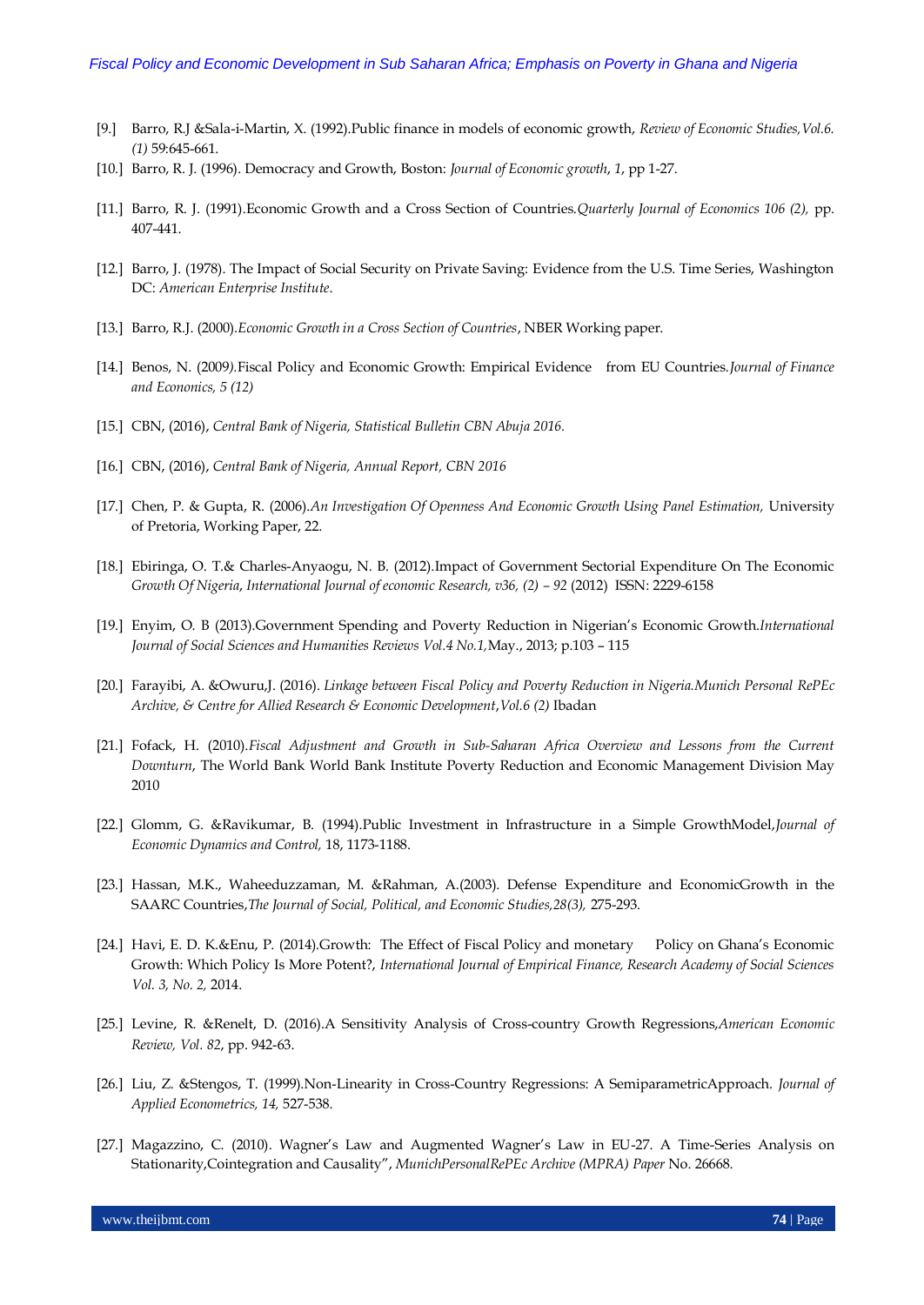- [28.] Mankiw, N. G. (2003). *Macroeconomics.*(5th ed.). New York: Worth. A textbook presentation aimed at undergraduates.
- [29.] Mauro, P. (1995). Corruption and Growth, *Quarterly Journal of Economics* 110 (3), 681-712.
- [30.] Medee, P. N and Nenbee, S. G.(2011).Econometric Analysis Of The Impact Of Fiscal Policy Variables On Nigeria's Economic Growth (1970 - 2009), *International Journal of Economic Development Research and Investment, Vol. 2 No. 1;* April 2011172
- [31.] Obi, B. O. (2007).Fiscal policy and poverty alleviation: Some policy options for Nigeria, *African Economic Research Consortium, Nairobi,*February 2007
- [32.] Omoniyi, B. B. (2018). An examination of the causes of poverty on economic growth in Nigeria.*Africa's Public Service Delivery and Performance Review-Africa's Development Watch, Vol. 6 No. 1* Jan. 2018
- [33.] O'Nwachukwu, I. C. (2017). Determinants of the Rate of Unemployment in Nigeria, International *Journal of Information Research and Review http://www.ijirr.com Vol. 04, Issue, 01,* pp.3593-3595, January, 2017
- [34.] Ogiogio, G. O. (1996).*Planning Horizon, Government Expenditure and Economic Growth in Nigeria*, In Economic Reform and Macroeconomic Management *in Nigeria*, Arijo (ed.) Ibadan: University Press, Ibadan.
- [35.] Ojijo, O. &Oluwatosin, O. (2018). Tax and Economic Growth in a Resource-Rich Country: The case of Nigeria. *Intech Open Journal, Vol.:8 (12)* 2018.
- [36.] Okafor, U. O. (2012).Analysis of the impact of Fiscal Policy Measures on Capital Formation in Nigeria,*Nigerian Journal of Management and Administration, 5(7)*: 34-56.
- [37.] Okon, E.O.,Onoja, I.M. (2017). Empirical and evidence Based Investigation: External Debt, Poverty and Economic Growth Nexus. *International Journal of Applied Economics, Finance and Accounting, Vol. 1.(1)pp 37-47 2017*
- [38.] Rasheed, O. A. (2010).Productivity in the Nigerian Manufacturing Sub-Sector, *EuropeanJournal of Economics, Finance and Administrative Sciences, 6(8):* 1450-2275.
- [39.] Singh, R., (2018). Impact of GDP and Inflation on Unemployment Rate: A Study of Indian Economy in 2011- 2018.*International Journal of Management, IT & Engineering Vol. 8 Issue 3,* March 2018, ISSN: 2249-0558 Impact Factor: 7.119 Journal Homepage[: http://www.ijmra.us,](http://www.ijmra.us/)
- [40.] Solow, R.M. (1956). *Investment and technical progress,*In: Arrow, K.J., Karlin. S. and Suppes, P. (Eds.) Mathematical Methods in the Social Sciences,
- [41.] Tanzi, V., Zee, H. H. (1997).*Fiscal Policy and Long-Run Growth*,International Monetary Fund StaffPapers, 44, 2, June, 1997, p. 179-209.
- [42.] Tanzi, V., Zee, H. (1996).*Fiscal policy and long-run growth*, IMF Working Paper No. 96/119.
- [43.] World Bank, (2018). World Development indicators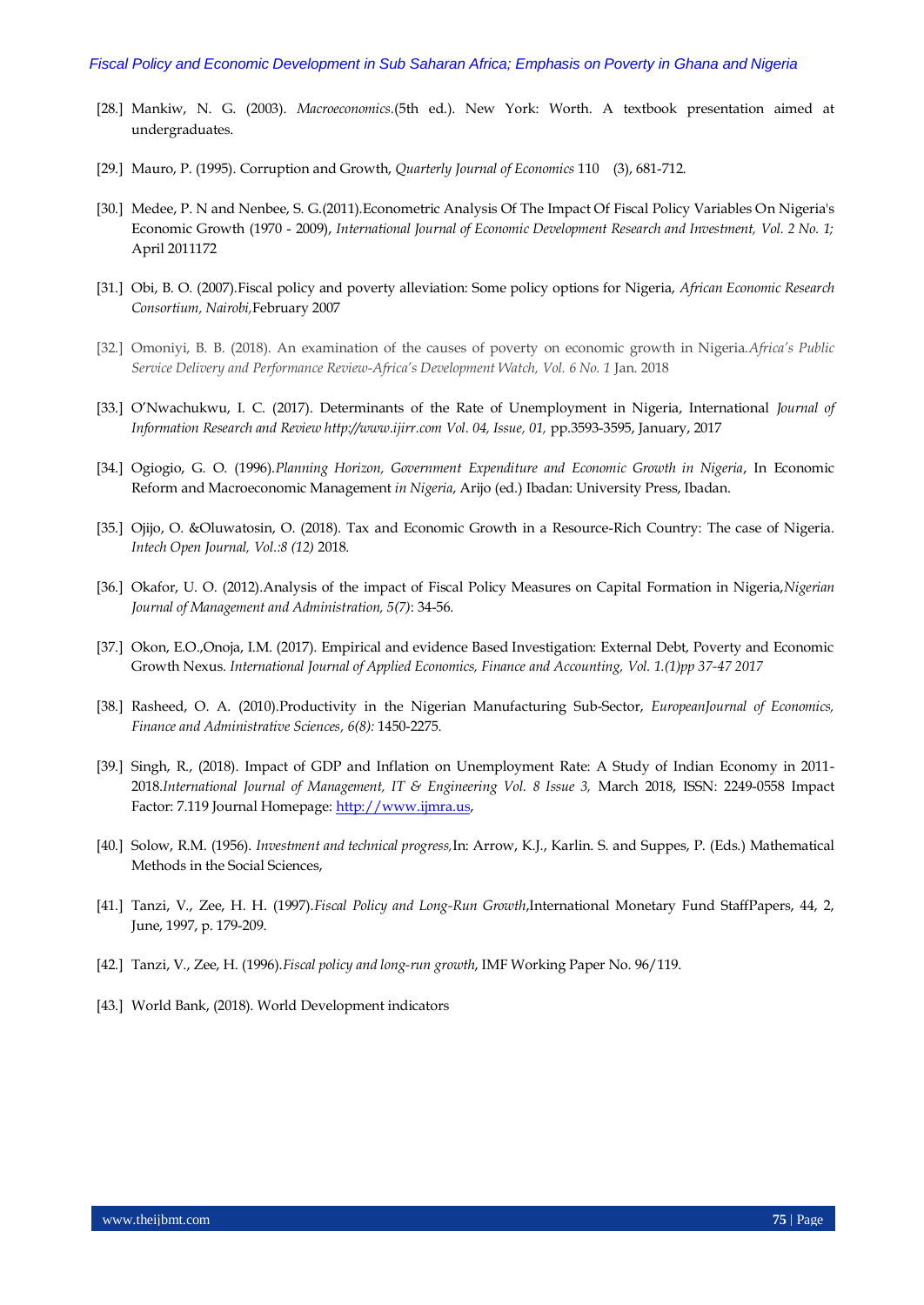## **APPENDIX:**

The table of Tax Revenue (TAXREVn), Oil Revenue (OREVn), Capital Expenditure (CEXPn), Recurrent Expenditure (REXPn), Deficit Financing (DEFn) and Poverty Index (POVnfor Nigeria:

| <b>YEAR</b> | <b>TAXREVn</b> | OREVn   | <b>CEXPn</b> | <b>REXPn</b> | <b>DEFn</b>    | POVINn |
|-------------|----------------|---------|--------------|--------------|----------------|--------|
| 1986        | 4.49           | 8.11    | 8.53         | 7.7          | $-8.25$        | 43.4   |
| 1987        | 6.35           | 19.03   | 6.37         | 15.65        | $-5.89$        | 44.4   |
| 1988        | 7.77           | 19.83   | 8.34         | 19.41        | $-12.16$       | 42.3   |
| 1989        | 14.74          | 39.13   | 15.03        | 25.99        | $-15.13$       | 44.6   |
| 1990        | 26.22          | 71.89   | 24.05        | 36.22        | $-22.12$       | 46.9   |
| 1991        | 18.33          | 82.67   | 28.34        | 38.24        | $-35.76$       | 44.7   |
| 1992        | 26.38          | 164.08  | 39.76        | 53.03        | $-39.53$       | 57.1   |
| 1993        | 30.67          | 162.1   | 54.5         | 136.73       | $-65.16$       | 56.6   |
| 1994        | 41.72          | 160.19  | 70.92        | 89.97        | $-70.27$       | 54.3   |
| 1995        | 135.44         | 324.55  | 121.14       | 127.63       | $\overline{0}$ | 65.6   |
| 1996        | 114.81         | 408.78  | 212.93       | 124.24       | $\theta$       | 63.5   |
| 1997        | 166            | 416.81  | 269.65       | 158.56       | $-5$           | 55.5   |
| 1998        | 139.3          | 324.31  | 309.02       | 178.1        | $-133.39$      | 53.1   |
| 1999        | 224.77         | 724.42  | 498.03       | 449.66       | $-285.1$       | 50.6   |
| 2000        | 314.48         | 1591.68 | 239.45       | 461.6        | $-103.78$      | 40.6   |
| 2001        | 903.46         | 1707.56 | 438.7        | 579.3        | $-221.05$      | 34.6   |
| 2002        | 500.99         | 1230.85 | 321.38       | 696.8        | $-301.4$       | 50.6   |
| 2003        | 500.82         | 2074.28 | 241.69       | 984.3        | $-202.72$      | 53.5   |
| 2004        | 565.7          | 3354.8  | 351.3        | 1032.7       | $-172.6$       | 54.4   |
| 2005        | 785.1          | 4762.4  | 519.5        | 1223.7       | $-161.4$       | 53.4   |
| 2006        | 677.54         | 5287.57 | 552.39       | 1290.2       | $-101.4$       | 53.5   |
| 2007        | 1264.6         | 4462.91 | 759.32       | 1589.27      | $-117.24$      | 53.6   |
| 2008        | 1336           | 6530.6  | 960.89       | 2117.36      | $-47.38$       | 54.1   |
| 2009        | 1652.65        | 3191.94 | 1152.8       | 2127.97      | $-810,01$      | 53.5   |
| 2010        | 1907.58        | 5396.09 | 883.87       | 3109.38      | $-1105.4$      | 54.2   |
| 2011        | 2237.88        | 8878.97 | 918.55       | 3314.51      | $-1158.52$     | 44.6   |
| 2012        | 2628.78        | 8025.97 | 874.83       | 3325.16      | $-975.78$      | 43.5   |
| 2013        | 2950.56        | 6809.23 | 1108.39      | 3689.06      | $-1153.49$     | 44.4   |
| 2014        | 3275.03        | 6793.82 | 783.12       | 3426.9       | $-835.68$      | 42.1   |
| 2015        | 3082.41        | 3830.1  | 818.37       | 3831.95      | $-1557.79$     | 42.4   |
| 2016        | 2985.13        | 2693.91 | 634.8        | 5762.7       | $-2208.22$     | 46.7   |
| 2017        | 3207.9         | 4109.8  | 979.5        | 7138.9       | $-3679.5$      | 48.7   |

Source: CBN Statistical Bulletin 2018, National Bureau of Statistics, International Monetary (IMF) Fund financial statistics Year Book and World Bank's African Database